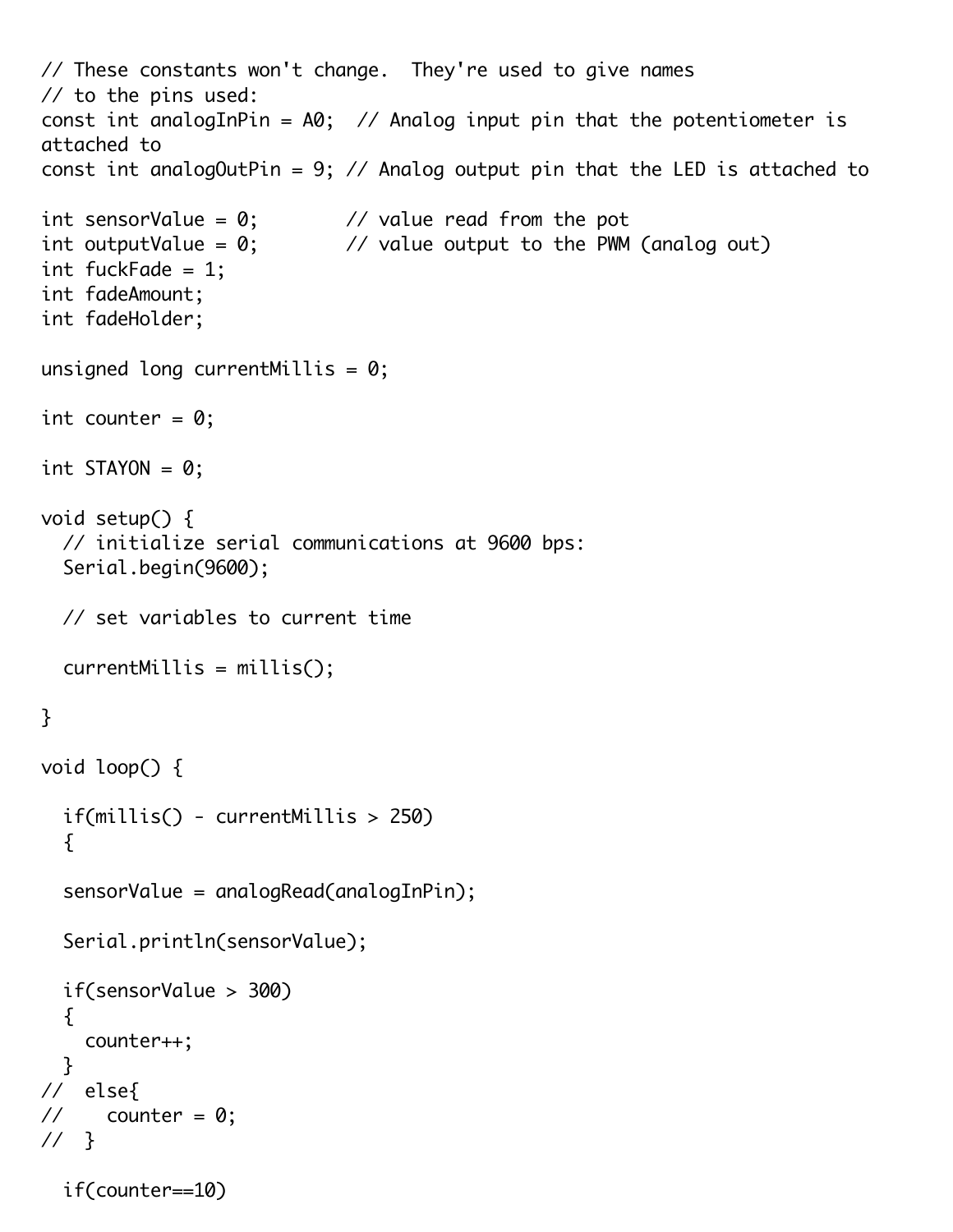```
 {
    STAYON = 1; }
   else{
    STAYON = 0; }
     currentMillis = millis();
   }
  if(STAYON == 0) {
   fadeFunction();
   }
   else{
     //Serial.println("YAYAYAYAYA");
     delay(100000);
    counter = 0;
    STAYON = 0;
   }
}
void fadeFunction(){
// START FADE
   if(fadeHolder < sensorValue){
     fadeHolder = sensorValue;
   }
   fadeHolder = fadeHolder - fuckFade;
   if (fadeHolder > 400) {
       // map it to the range of the analog out:
   outputValue = map(fadeHolder, 400, 1023, 0, 255);
   // change the analog out value:
   analogWrite(analogOutPin, outputValue);
   }
   else {
     analogWrite(analogOutPin, 0);
   }
```